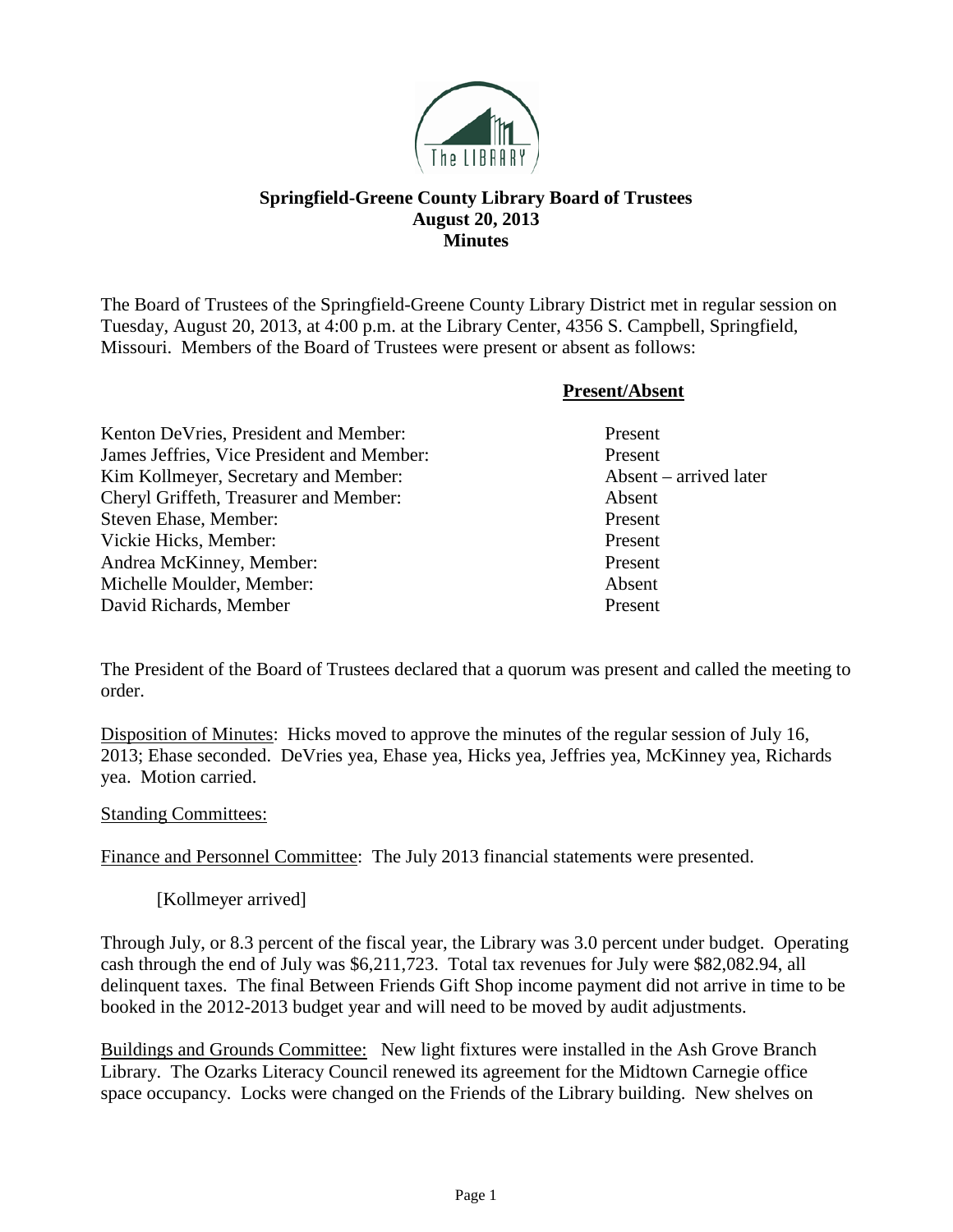tracks were installed in the Library Center dock area. The Park Central Branch Library was the target of graffiti, and a sink was torn off the wall at the Midtown Carnegie Branch Library.

Programs-Services-Technology Committee: Kathleen O'Dell presented to the committee about the services provided by the Community Relations Department, and she presented to the board later in the meeting.

Report of the Director:

- The new branch manager at the Midtown Carnegie Branch Library, Eva Pelkey, was introduced.
- The Library District was awarded Missouri Library of the Year by the Missouri Library Association. The Community Relations Department was also awarded a public relations achievement award.
- Summer Reading program has increased by more than 14 percent over last year. Over 18,000 children participated.
- The Friends of the Library conducted a sale of cookbooks and sold \$7,344.10 in one and a half days. The proceeds will go towards the Brentwood Branch renovation.
- The Library introduced live text and chat reference service. It is now available 98 percent of the time that the library is open, and averages 108 sessions per month.
- Hoopla went live to the public. 168 people have signed up with over 200 circulations so far.
- The Strafford Branch Library celebrated its  $5<sup>th</sup>$  anniversary.
- For her birthday, a young patron, Elisa Peters, requested party guests to bring books for the library, and six books were donated. Cooper wrote her a thank-you letter.
- The Library has been asked to partner with the School of Information Science and Learning Technologies at the University of Missouri for an Institute of Museum and Library Services grant project, the Public Library Leadership Fellows Program (PuLL Program). This project will provide students with capstone experience focused on public library administration. If awarded, the Library will appoint an advisor to the PuLL Fellows Board, suggest administrative librarians to serve as team-teachers, and provide a commitment to serve as practicum host site.

Foundation Update: The Brentwood campaign kickoff will be Thursday August 29. Invitations were sent. The Brentwood fund is at \$112,000, with the Friends of the Library contributing their first \$100,000 and the other \$200,000 of their commitment still to be granted. Additionally, the cookbook sale will bring in \$7,344.10 for the fund. A capital campaign film produced by Brian Richardson was presented.

Board Education: Kathleen O'Dell, Community Relations Director, presented information on the many marketing and public relations efforts her department works on. The department is dedicated to telling the Library's story in many ways, such as press releases, email, the news media, print matter, and also word of mouth marketing. The department also ensures that the Library brand is consistent and professional, and this includes the Library's logo, color scheme, and typeface in its publications and signage. Bookmarks, brochures, annual report, EDGE catalog, end panel signage, way-finding signs, TV slides, and special events tickets are all produced by the department. They also monitor and maintain a social media presence on Facebook, Twitter, LinkedIn, and Pinterest.